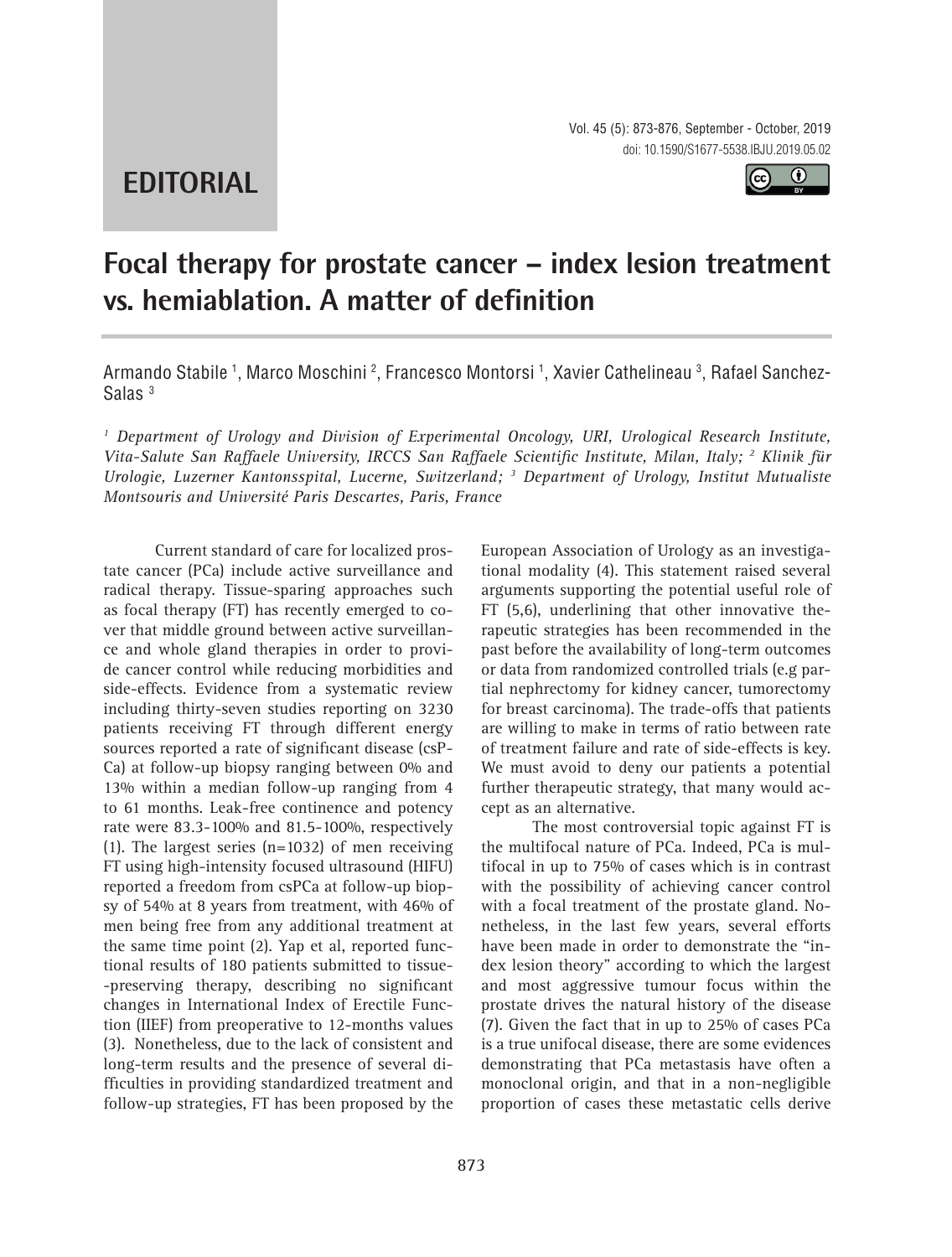from the index lesion (IL) (8,9). In a recent survey study including 425 urologist showed as only 45% of the participants believed in the "index lesion theory", with a higher incidence of believer coming from academic centres (10). Even though this topic remains one of the most controversial in the field of PCa biological nature, evidences supporting the possibility to achieve acceptable cancer control through FT, at least at mid-term follow-up, are increasing (2).

During the treatment planning process of FT is therefore considered pivotal aiming at accurately covering the so called IL, regardless of the energy used.

The introduction of multiparametric MRI of the prostate together with the possibility to perform targeted biopsies, has provided a cornerstone tool in the patient selection process when talking about FT, helping to identify the IL and rule out the presence of surrounding csPCa foci (11). Although the combination of MRI and targeted biopsies represent the gold standard for FT patient selection, the diagnostic accuracy of this strategy is still unclear. Nassiri et al. demonstrated as eligibility for FT was confirmed in 75% of men considered eligible with the use of MRI targeted biopsies (12). On the other hand Jonson et al. showed as, using the same diagnostic technique, up to 48% men would have been incorrectly identified as having unilateral PCa (13). Being that said, the use of MRI and targeted biopsies is suggested as the probably the most efficient method to provide an acceptable mapping of the prostatic gland.

Identifying the IL and achieving a good treatment coverage of it during FT is crucial. Based on the characteristic of the disease, particularly the volume and the extension within the prostate, different treatment strategies, with different energy sources, have been proposed: I) "index lesion ablation or focal-ablation" when the treatment is limited to the IL, plus safety margins; II) "hemi- -ablation" consists in the treatment of the half of the prostate containing the tumour; III) "sub-total ablations" when the ablation volume is greater than half the prostate, for example hokey-stick ablation (14,15). Each treatment should include safety margins around the area containing the tumour, which usually account for 5mm up to 9mm

of normal tissue (2,16). Nowadays the most common used FT strategy is represented by the hemi- -ablation (1). Evidences comparing the efficacy of focal- vs hemi-ablation are so far scarce. To the best of our knowledge, Stabile et al. reported the first comparison between focal- and hemi-ablation in terms of the rate of any additional treatment after FU in a population of over one-thousand men receiving primary FT for PCa using high-intensity focused ultrasound (HIFU), reporting no differences between the two strategies (2). Nonetheless, regardless the pre-operative treatment plan, in an intra-operative setting is often challenging discerning between focal- and hemi-ablation, considering safety margins and the different prostate volumes. The difference between focal- and hemi- -ablation has been maintained over the years in order to better describe the amount of prostatic tissue spared during FT. Indeed, the more extensive the treatment, the more likely the functional outcomes will get close to those of whole gland therapies (i.e. radical prostatectomy, radiotherapy). Therefore it becomes of great importance, also considering patient counselling, the possibility to give an idea regarding the extension of FT treatment. However, given the extreme variability of IL and prostates characteristics, concerning volume, extension and shape, pushing FT treatments into the aforementioned definitions (i.e. focal-, hemi- and subtotal-ablation) might be not completely accurate for patients counselling as well as for outcomes reporting. Focal therapy represents indeed a continuum of treatment extensions and strategies which is adapted according to each clinical case. Sivaraman et al. two years ago, proposed an "À la carte" approach when delivering FT, that was then officially recognized and validated by the European Society of Urotechnology (ESUT) (17,18). Particularly the authors showed the possibility of choosing different energy modalities according to the intraprostatic cancer location, more specifically using HIFU for posterior tumours and preferring cryotherapy for anterior tumours (17). With the growing use of MRI and targeted biopsies and its introduction in the FT patients selection pathway, the location and extension of the IL has become clear and quite reliable as well as exploitable by the urologist. The concept of tailo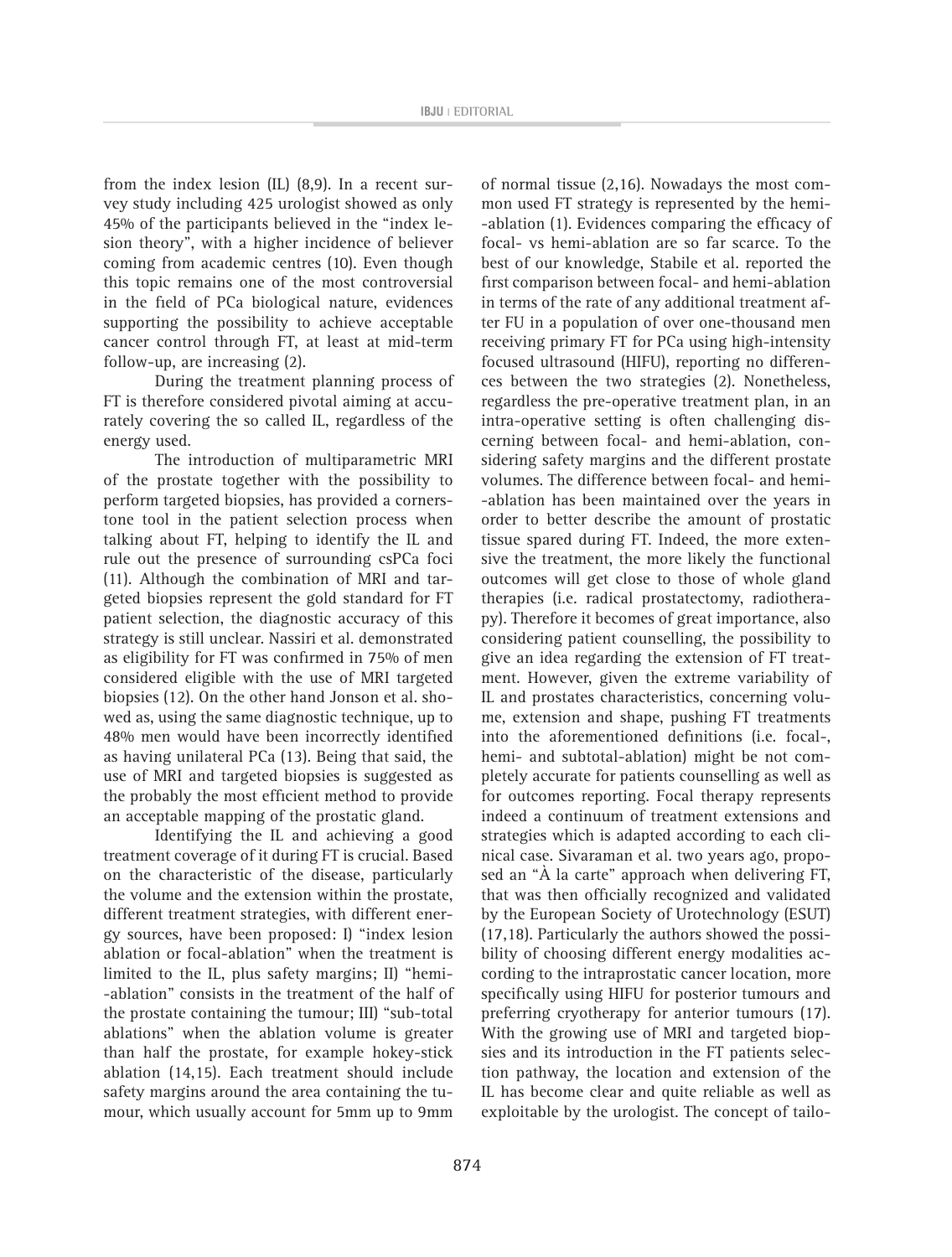ring FT treatment on cancer characteristics, particularly the intraprostatic extension, is routinely performed, for every type of FT energy sources. For these reasons we might assert that specifying the difference between focal- and hemi-ablation could be, in the next future, considered obsolete. Indeed, there is a call for further improvements in the field of intraprostatic mapping and refinement of FT devices and interest is growing around the study of prostate tumour microenvironment and its modulation after specific treatments (19). Further developments in the possibility to better define the prostatic area to treat and to identify prostatic tissue eventually treated will make a step forward towards the standardization of FT treatments and consistency of provided oncologic and functional results.

According the results of this experimental study during a partial nephrectomy, the en bloc clamping for warm ischemia should be favored over only the renal artery clamping to minimize renal injury after partial nephrectomies, but more studies will be necessary in the future to confirm these results.

### **CONFLICT OF INTEREST**

None declared.

#### **REFERENCES**

- 1. Valerio M, Cerantola Y, Eggener SE, Lepor H, Polascik TJ, Villers A, et al. New and Established Technology in Focal Ablation of the Prostate: A Systematic Review. Eur Urol. 2017;71:17-34.
- 2. Stabile A, Orczyk C, Hosking-Jervis F, Giganti F, Arya M, Hindley RG, et al. Medium-term oncological outcomes in a large cohort of men treated with either focal or hemi-ablation using high-intensity focused ultrasonography for primary localized prostate cancer. BJU Int. 2019;124:431-40.
- 3. Yap T, Ahmed HU, Hindley RG, Guillaumier S, McCartan N, Dickinson L, et al. The Effects of Focal Therapy for Prostate Cancer on Sexual Function: A Combined Analysis of Three Prospective Trials. Eur Urol. 2016;69:844-51.
- 4. van der Poel HG, van den Bergh RCN, Briers E, Cornford P, Govorov A, Henry AM et al. Focal Therapy in Primary Localised Prostate Cancer: The European Association of Urology Position in 2018. Eur Urol. 2018;74:84-91.
- 5. Valerio M, Emberton M, Ahmed HU. Re: Henk G. van der Poel, Roderick C.N. van den Bergh, Erik Briers, et al. Focal Therapy in Primary Localised Prostate Cancer: The European Association of Urology Position in 2018. Eur Urol 2018;74:84-91. Eur Urol. 2019;75:e21-e22.
- 6. Carneiro A, Sanchez-Salas R. Re: Focal Therapy in Primary Localised Prostate Cancer: The European Association of Urology Position in 2018. Eur Urol. 2018;74:234.
- 7. Ahmed HU, Ch B. The Index Lesion and the Origin of Prostate Cancer. N Engl J Med. 2014;1704–6.
- 8. Liu W, Laitinen S, Khan S, Vihinen M, Kowalski J, Yu G, et al. Copy number analysis indicates monoclonal origin of lethal metastatic prostate cancer. Nat Med. 2009;15:559-65. Erratum in: Nat Med. 2009;15:819.
- 9. Kneppers J, Krijgsman O, Melis M, de Jong J, Peeper DS, Bekers E, et al. Frequent clonal relations between metastases and non-index prostate cancer lesions. JCI Insight. 2019;4.
- 10. Jain AL, Sidana A, Maruf M, Sugano D, Calio B, Wood BJ, et al. Analyzing the current practice patterns and views among urologists regarding focal therapy for prostate cancer. Urol Oncol. 2019;37:182.e1-182.e8.
- 11. Tay KJ, Scheltema MJ, Ahmed HU, Barret E, Coleman JA, Dominguez-Escrig J, et al. Patient selection for prostate focal therapy in the era of active surveillance: an International Delphi Consensus Project. Prostate Cancer Prostatic Dis. 2017;20:294-9.
- 12. Nassiri N, Chang E, Lieu P, Priester AM, Margolis DJA, Huang J, et al. Focal Therapy Eligibility Determined by Magnetic Resonance Imaging/Ultrasound Fusion Biopsy. J Urol. 2018;199:453-8.
- 13. Johnson DC, Yang JJ, Kwan L, Barsa DE, Mirak SA, Pooli A, et al. Do contemporary imaging and biopsy techniques reliably identify unilateral prostate cancer? Implications for hemiablation patient selection. Cancer. 2019;125:2955-64.
- 14. Postema AW, De Reijke TM, Ukimura O, Van den Bos W, Azzouzi AR, Barret E, et al. Standardization of definitions in focal therapy of prostate cancer: report from a Delphi consensus project. World J Urol. 2016;34:1373-82.
- 15. Nahar B, Parekh DJ. Focal therapy for localized prostate cancer: Where do we stand? Eur Urol Focus. 2019. [Epub ahead of print]
- 16. Le Nobin J, Rosenkrantz AB, Villers A, Orczyk C, Deng FM, Melamed J, et al. Image Guided Focal Therapy for Magnetic Resonance Imaging Visible Prostate Cancer: Defining a 3-Dimensional Treatment Margin Based on Magnetic Resonance Imaging Histology Co-Registration Analysis. J Urol. 2015;194:364-70.